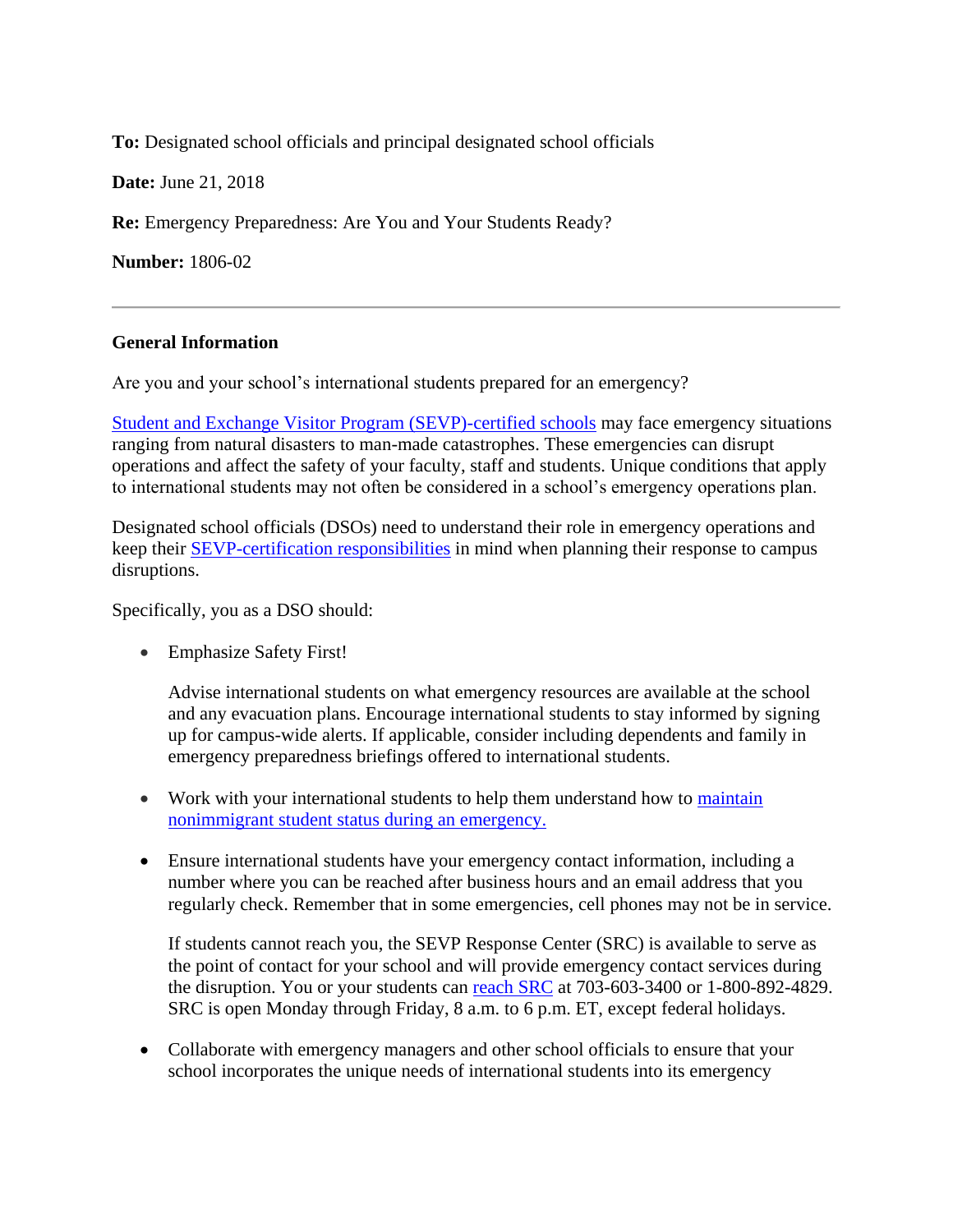planning, including [updating and maintaining Student and Exchange Visitor Information](https://studyinthestates.dhs.gov/sevis-help-hub/student-records/update-student-records)  [System records.](https://studyinthestates.dhs.gov/sevis-help-hub/student-records/update-student-records)

Check out some of the following resources to assist with preparation:

- [ICE.gov Emergency Information](https://www.ice.gov/sevis/schools#tab6) and [Campus Resilience at SEVP-certified Schools](https://studyinthestates.dhs.gov/campus-resilience-at-sevp-certified-schools) discuss SEVP communications in emergency situations and school-specific emergency tips.
- During the **SEVP** Ask the Experts Webinar: Campus Emergency Planning and the International Student Community, SEVP and Office of Academic Engagement representatives discussed the importance of campus emergency planning, special considerations for institutions with international students, and resources available. Watch [the recording](https://studyinthestates.dhs.gov/webinar/sevp-ask-the-experts-webinar-campus-emergency-planning-and-the-international-student-community) or read the webinar [transcript.](https://studyinthestates.dhs.gov/assets/feb_28_2017_webinar_script.pdf)
- Two new Study in the States blog posts: [Preparing Your School in Case of](https://studyinthestates.dhs.gov/2018/06/preparing-your-school-in-case-of-emergency-events) Emergency [Events](https://studyinthestates.dhs.gov/2018/06/preparing-your-school-in-case-of-emergency-events) and [Preparing Your Students in Case of](https://studyinthestates.dhs.gov/2018/06/preparing-your-students-in-case-of-emergency-events) Emergency Events.
- The [DHS Campus Resilience Program Resource Library](https://www.dhs.gov/campus-resilience-program-resource-library) provides schools with resources, strategies, guidelines, and templates to address a variety of vulnerabilities and risks.
- The Federal Emergency Management Agency (FEMA)'s [Guide on Developing](https://www.fema.gov/media-library/assets/documents/33597) High-[Quality Emergency Operations Plans for Institutions of Higher Education](https://www.fema.gov/media-library/assets/documents/33597) helps schools develop emergency plans, including walk-throughs of different situations to outline a course of action for each objective your school aims to accomplish.

The guide includes a section called A Closer Look at Incorporating International Students into IHE Emergency Management and Planning. This section describes the unique needs of F and M students that schools should consider when planning for and responding to crises.

FEMA provides further resources for schools at FEMA Campus Emergency Management [Resources.](https://training.fema.gov/hiedu/cemr.aspx)

- Additional emergency preparedness resources:
	- o DHS's emergency preparedness, continuity planning and training information: [https://www.Ready.gov.](https://www.ready.gov/)
	- o FEMA's Emergency Management Institute offers additional resources and training at [http://Training.FEMA.gov.](http://training.fema.gov/)

Center for Disease Control and Prevention (CDC) has information and resources regarding emergency preparedness and response online at [http://Emergency.CDC.gov/.](http://emergency.cdc.gov/)

## **Comments**